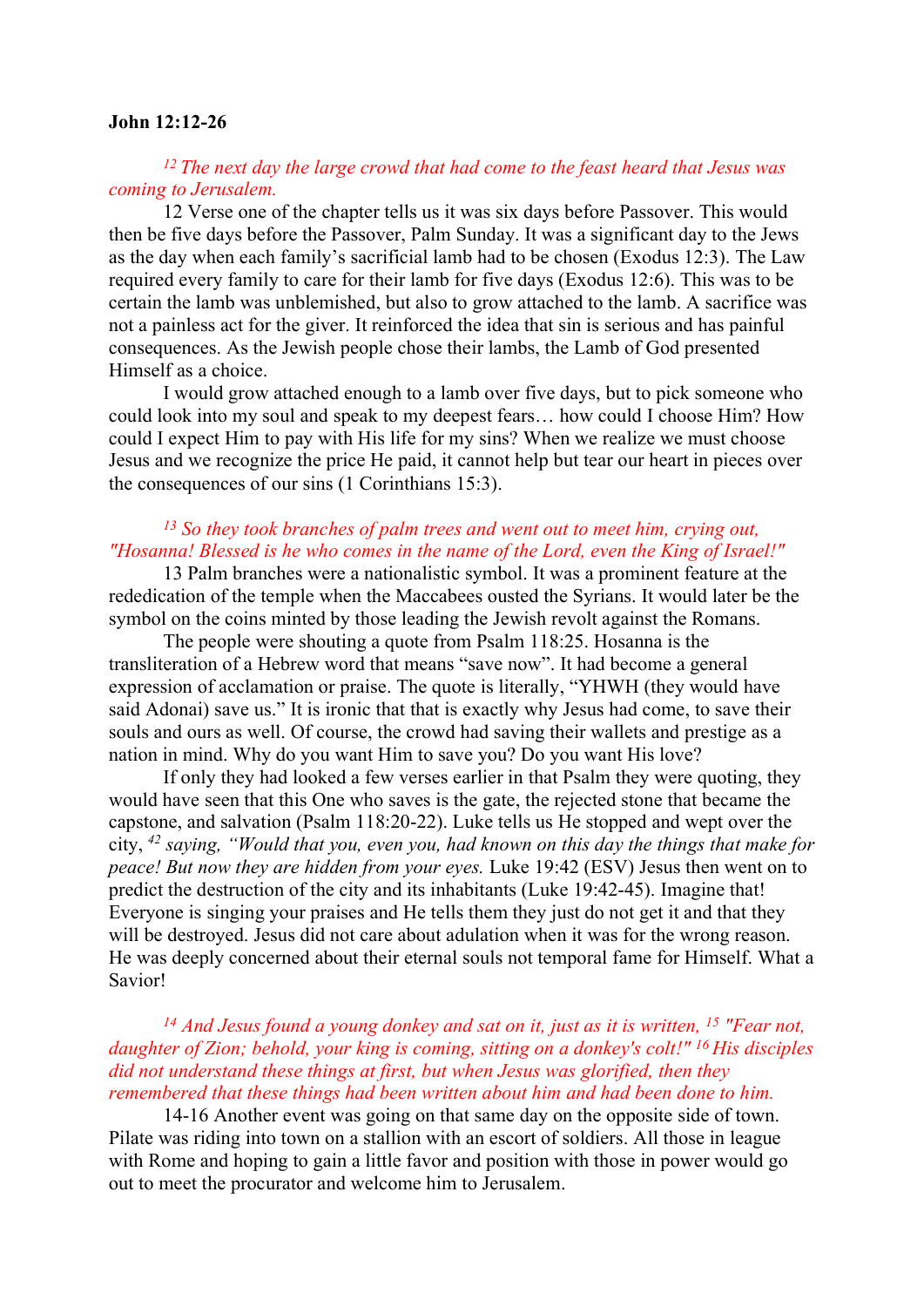Over the Mountain of Olives came Jesus on a donkey. What a contrast! On western side of the city, the man with the earthly power and authority rides in on his war stallion escorted with the power and might of Rome. On the eastern side of the city, Jesus, with the heavenly power and authority rides in on a donkey and her foal escorted by fishermen, a tax collector, and a few other misfits (Matthew 21:7). Both crowds are praising their hero for selfish reasons. Pilate will soon ride into oblivion, a powerless reject trying to cling to sanity, while Jesus will ride to the right hand of the throne of God to forever reign in the hearts of those He has saved from damnation (Luke 22:69).

The donkey ride was planned hundreds, even thousands of years earlier when Jacob told Judah, Jesus' ancestor, that he would tie his donkey's colt to the choicest vine (Genesis 49:10,11). Four centuries earlier Zechariah predicted the true king of Israel would come to his people on a donkey (Zechariah 9:9). It was a humble entrance for the King of kings, but one that was filled with meaning from the pages of the prophets, one that was destined to change everything.

# $17$  The crowd that had been with him when he called Lazarus out of the tomb and raised him from the dead continued to bear witness. <sup>18</sup> The reason why the crowd went to meet him was that they heard he had done this sign.  $^{19}$  So the Pharisees said to one another, "You see that you are gaining nothing. Look, the world has gone after him."

17-19 The word about Lazarus' resurrection had spread and people saw this as the ultimate messianic sign. This really provoked the jealousy of the leadership in Jerusalem and strengthened their conviction that they needed to kill Jesus and Lazarus to prevent Rome from seeing it as an uprising. Sadly, a messianic pretender would come forty years later and they would side with him which caused what they feared to take place.

#### $20$  Now among those who went up to worship at the feast were some Greeks.

20 These were God fearing Gentiles who did not conform to Jewish lifestyle but were attracted to the monotheistic religion. They were allowed in the outer court, the Court of the Gentiles. They could have been from the region of Galilee that had a large number of Gentiles. They probably heard about Jesus' ministry (Matthew 4:15).

## <sup>21</sup> So these came to Philip, who was from Bethsaida in Galilee, and asked him, "Sir, we wish to see Jesus." 22 Philip went and told Andrew; Andrew and Philip went and told Jesus.

21,22 Philip and Andrew were the only two disciples with Greek names. It is quite possible that Philip spoke Greek as his hometown was in the Gaulanitis region. Matthew told of Gentiles, the magi, arriving from the East to celebrate the birth of Jesus (Matthew 2:1). Now John recalls that Gentiles were also seeking Jesus near the time of the crucifixion, framing Jesus' time on earth with Gentile visits.

## <sup>23</sup> And Jesus answered them, "The hour has come for the Son of Man to be glorified.

23 What a strange answer! It is as strange as His response to the crowds shouting, "Hosanna!" If Gentiles are seeking Jesus, the path for them is not through the Law, but through the cross. Jesus' hour had come (Mark 14:41).

It is my opinion that when Jesus was speaking of being glorified, He was not just speaking of His ascension into heaven and His place at the right hand of the Father (Daniel 7:14), but also of the crucifixion. If glory is expressing the heart of God, the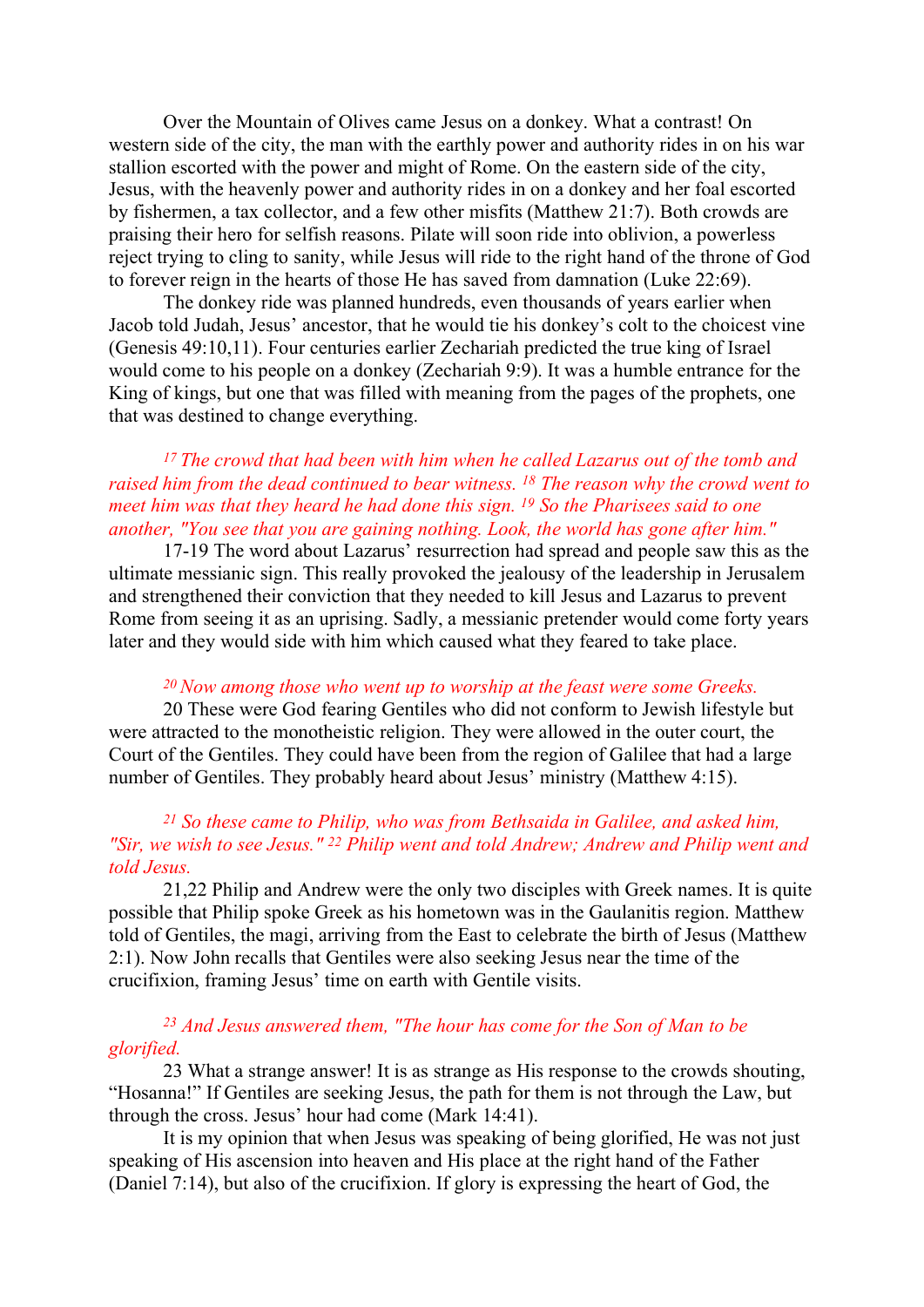outshining of the attributes of God, then the cross is glorious (Isaiah 52:13). It is there that we see the love of God most clearly displayed. Jesus connected the cross and the love of God when He was speaking to Nicodemus. <sup>14</sup> And as Moses lifted up the serpent in the wilderness, so must the Son of Man be lifted up, …For God so loved the world… John 3:14,16a and also in John 15:13,  $^{13}$  Greater love has no one than this, that someone lay down his life for his friends.

# $24$  Truly, truly, I say to you, unless a grain of wheat falls into the earth and dies, it remains alone; but if it dies, it bears much fruit.

24 As Jesus laid down His life for us, He knew that what you sow you reap (Hosea 10:12). He sowed His life and love and in doing so would reap life and love. Just like a seed is buried before the life within it can multiply, so Jesus had to be buried before He could multiply His life in us (Colossians 1:27). Remember, Jesus was not drawing on an analogy from nature. He made nature to help us understand the eternal Godhead (Romans 1:20).

Rabbinic literature has numerous examples of a kernel of wheat illustrating resurrection. Resurrection and the Messiah's reign were always seen as something that came together. Jesus was not only telling them that He was not going to be a military leader and take over Israel, but that His path to glory was through death. The way His kingdom would be spread was not with the power of the sword but through the power of laying down your life in utter submission to God. In sowing His life, Jesus made it possible for us to have life. As we sow our lives, the reproduction becomes exponential.

# $25$  Whoever loves his life loses it, and whoever hates his life in this world will keep it for eternal life.

25 The word "hate" is a powerful contrasting sentiment. Not many Christians would say they hated their life in this world. Jews used love/hate contrasting statements as idioms, pointing to preference rather than actual hatred (Genesis 29:31). (Compare Luke 14:26 to Matthew 10:37.) Can you imagine Jesus saying, "I hate my life?" Of course not! But it would be in perfect character to hear him say that to live is to know God (John 17:3). That shows an absolute preference in life, an ultimate priority, a priority His followers should have.

We really cannot come to Jesus with a "what is in it for me" mindset. Many want to become spiritual masters, big shots. That is not the way of Jesus! That is the pot telling the potter it is considering being of noble service. I can just hear God's responding, "Oh how magnanimous of you little piece of pottery, but I already had a use in mind when I made you" (Romans 9:21)!

We must denounce the way of our culture if we are to follow Jesus. We are the ones coming to our Maker with a Greco-Roman mindset of self-fulfillment and He is telling us that the Hebrew mindset of serving God is the right culture. The goal of selffulfillment can be devilish pride.

The pure Hebrew mindset was that the servant was the greatest. Who are the great heroes of Israel? First is Abraham. His life is a life of obedient faith, living as pilgrim in this earth (Hebrews 11:17; 9). Next is Moses. He called himself a "servant of the LORD" (Deuteronomy 34:5). Service to the Lord first and secondly His people is the Biblical mindset and real fulfillment. It is fulfillment not in getting what we desire but in being who God created us to be.